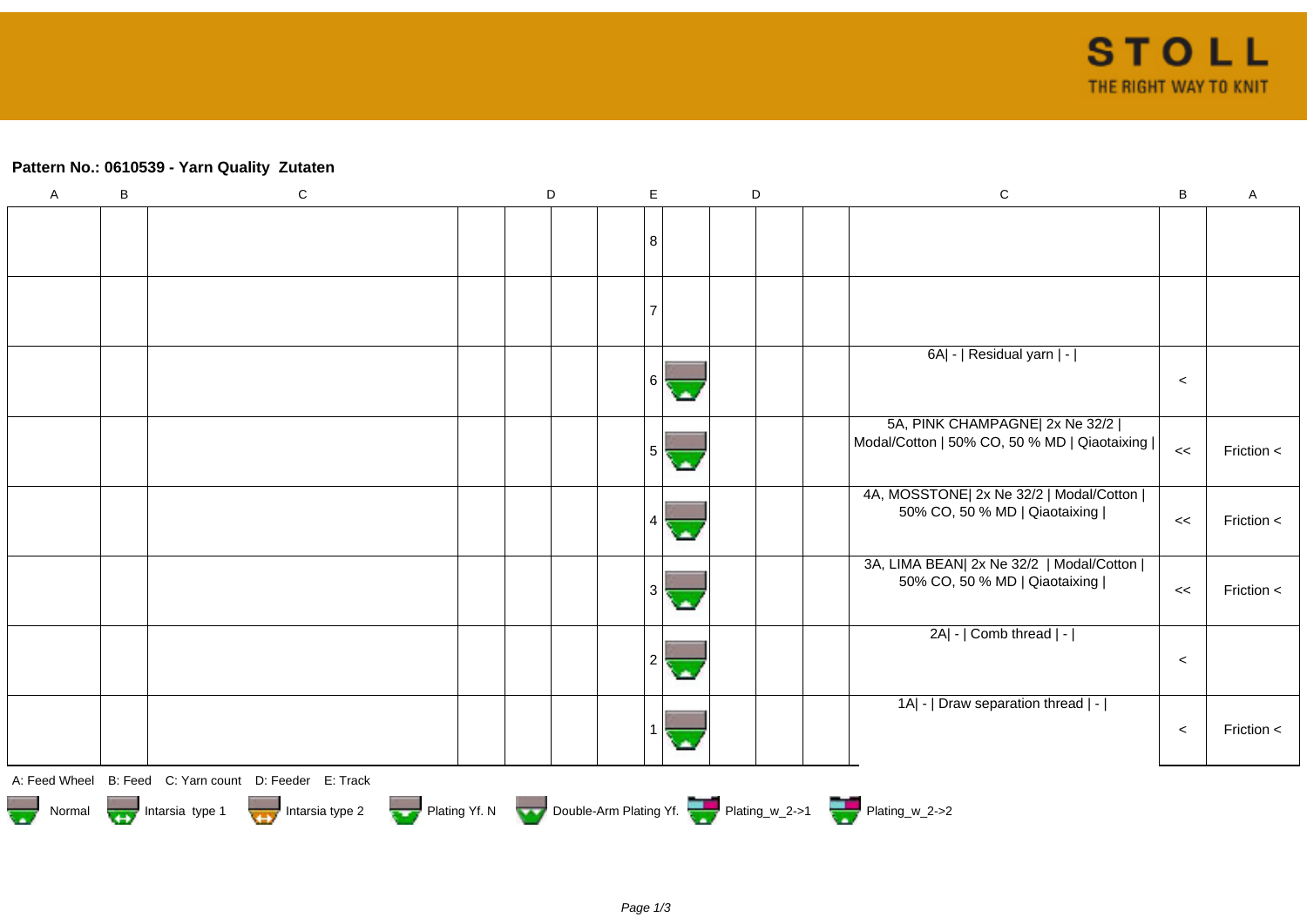## **Pattern No.: 0610539 - Yarn Quality Leibteil(e)**

| $\overline{A}$ | $\sf B$ | ${\bf C}$                                                                              | D | $\mathsf E$ | D |  | ${\bf C}$                                                                        | $\, {\bf B}$ | $\mathsf{A}$   |
|----------------|---------|----------------------------------------------------------------------------------------|---|-------------|---|--|----------------------------------------------------------------------------------|--------------|----------------|
|                |         |                                                                                        |   | 8           |   |  |                                                                                  |              |                |
|                |         |                                                                                        |   |             |   |  |                                                                                  |              |                |
|                |         |                                                                                        |   | 6           |   |  | 6A, PINK CHAMPAGNE  2x Ne 32/2  <br>Modal/Cotton   50% CO, 50 % MD   Qiaotaixing | <<           | Friction $\lt$ |
|                |         |                                                                                        |   | 5           |   |  | 5A, MOSSTONE  2x Ne 32/2   Modal/Cotton  <br>50% CO, 50 % MD   Qiaotaixing       | <<           | Friction $\lt$ |
|                |         |                                                                                        |   |             |   |  | 4A, BRIGHT WHITE  2x Ne 32/2   Modal/Cotton<br>  50% CO, 50 % MD   Qiaotaixing   | <<           | Friction <     |
|                |         |                                                                                        |   |             |   |  | 3A, BRIGHT WHITE  2x Ne 32/2   Modal/Cotton<br>  50% CO, 50 % MD   Qiaotaixing   | <<           | Friction <     |
|                |         |                                                                                        |   |             |   |  | $2A$ - $ $ Comb thread $ $ - $ $                                                 | $\prec$      |                |
|                |         |                                                                                        |   |             |   |  | 1A, LIMA BEAN  2x Ne 32/2   Modal/Cotton  <br>50% CO, 50 % MD   Qiaotaixing      | <<           | Friction <     |
|                |         | A: Feed Wheel B: Feed C: Yarn count D: Feeder E: Track                                 |   |             |   |  |                                                                                  |              |                |
|                |         | Normal <b>Double-Arm Plating Yf. N</b> Double-Arm Plating Yf. N Double-Arm Plating Yf. |   |             |   |  |                                                                                  |              |                |